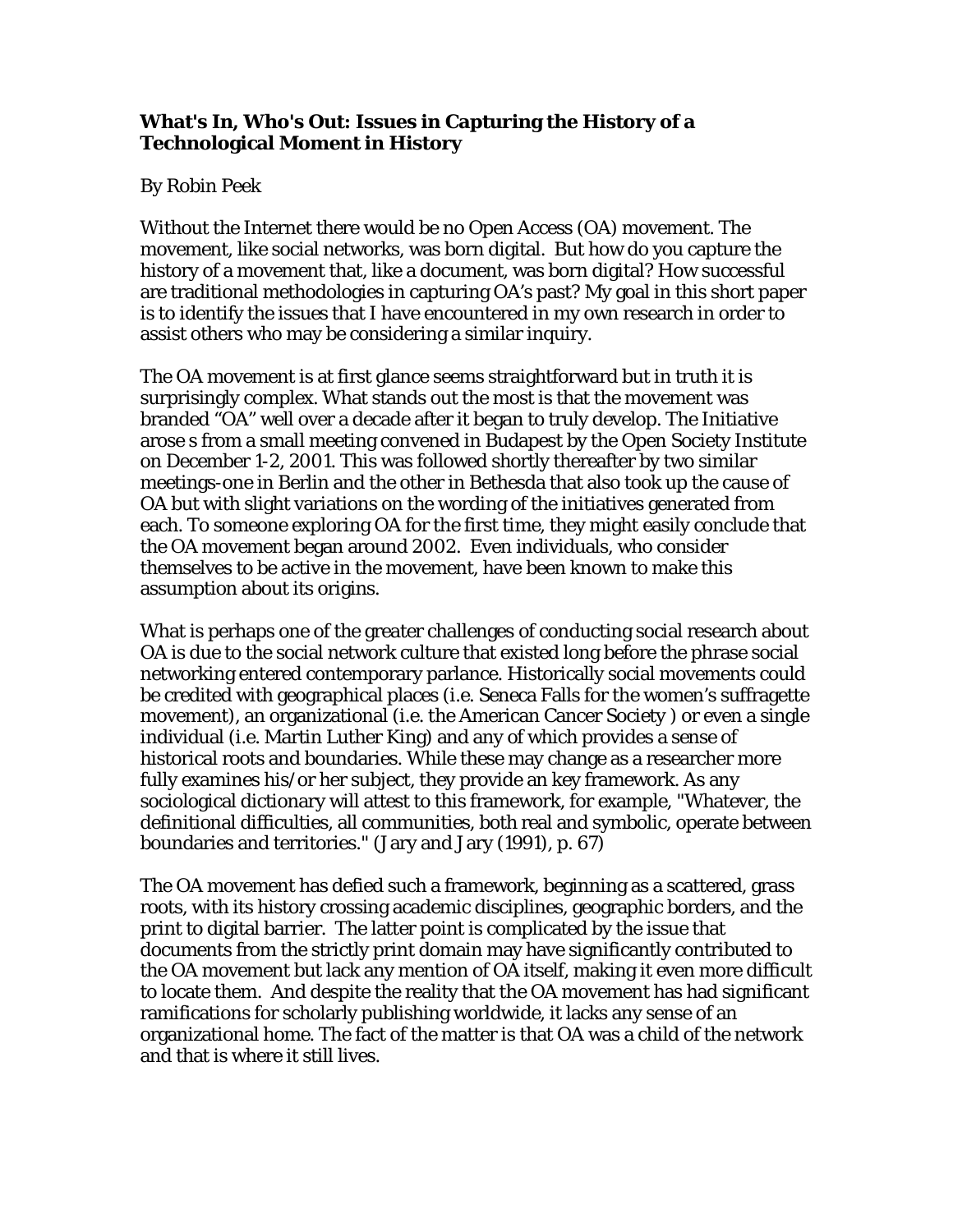On Studying a Movement in Motion

Historical research divides itself between history in the descriptive, narrative form-usually classified as being based in the humanities-and the social sciences, where there are hybrids-such as interpretation and criticism. The later form can, but not always share methodological practices with sociological research, particularly in qualitative method practices. Such an example can be found in the study, which resulted in a book, *Everyone Here Spoke Sign Language*: *Hereditary Deafness on Martha's Vineyard* which both traced the history of deafness on the island to The history of the deaf society on Martha's Vineyard has fascinated scholars and resulted in the publication of the book: *Everyone Here Spoke Sign Language*: *Hereditary Deafness on Martha's Vineyard* (compare prices). This book traces Vineyard deafness to an area of Britain's Kent County called the Weald. In addition, these other resources are available: But in addition, the researcher provided in-depth interpretation of. …through the remaining members of a society that was dying out on the island.

Researchers are naturally inclined to pursue topics they are interested in, and one could easily go much further and argue that it helps to be passionate about the subject. I did not come to this research as an outsider looking in; I came to the research as someone who had been advocate of the movement. In the preface to the Network Nation, Hiltz and Turoff acknowledge that their role as advocate had influenced their research:

"To a significant extent they have, in the language of anthological fieldwork, "gone native"...It is quite clear from the tone of the book that there is a blurring between scientific objectivity and advocacy for this new form of communication. The authors admit to a degree of vested interest in their principal area of research, and the reader will have to weigh the content with content of this acquired biases. The authors admit to conclusions and projects that are yet unsupported by adequate experimentation. (Hiltz & Turoff, 1993, p. xxvi)

When undertaking this type of research, the researcher needs to be forthcoming regarding his or her place in the social structure and the political climate. My own roots in the movement begin in the 1980's when I managed a learning resource center in the health sciences at a community college that had, included in its charter, the obligation to extend its services to the public. From here I saw first hand the challenges that the public had in pursuing this type of content and the arrogance of publishing industry. Suffice it for this paper, my ideological views of the subject have been long established and I am a "known" person in the OA community-a double-edged sword.

Being a known person definitely has its advantages. With over a decade of experience behind me I have access to individuals who otherwise may not be willing to be forthcoming to an outsider. Which, in turn, explains the major disadvantage, the "opposing" side will only speak to you through their public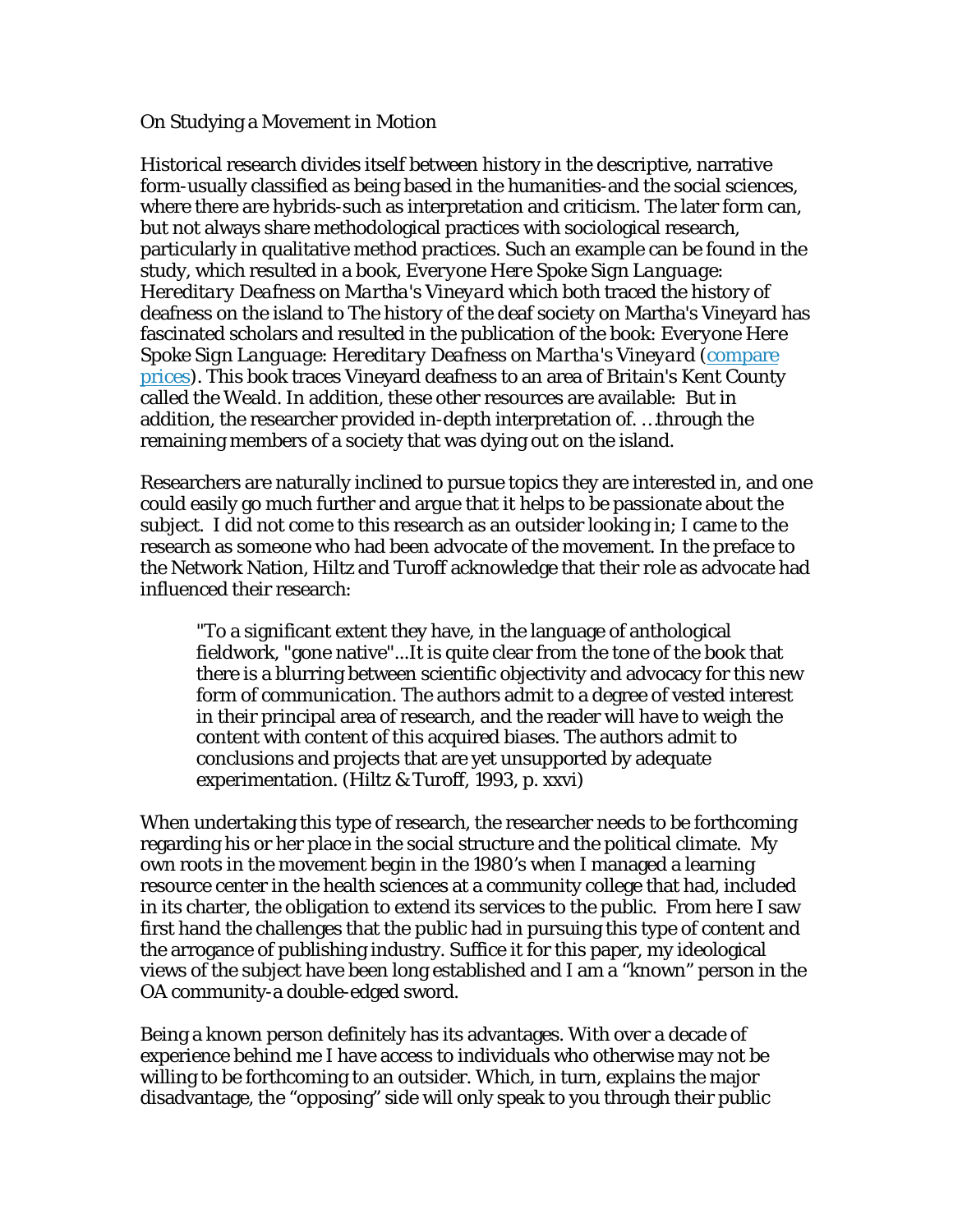relations personnel or through written transcripts that have been vetted (and sanitized) by lawyers. Documents or testimony that has been presented to governing entities, such as the U.S. Congress, are also tightly held making the presentation of a balanced view impossible.

Why This Moment for Open Access?

About four years I began a dialogue with advocates of the OA movement to discuss their interest and willingness in recording the OA history. The movement was gaining significant momentum at that time, but it was also becoming apparent to me that the history was starting to fade away. Over time it became clear to me that it would be appropriate to take on some of the role of an archivist because so much of the "discussion" was taking place on the Internet. In one instance, a key document was released to the Internet and then quickly withdrawn when a petition rose to challenge it.

But other history was lost for more mundane reasons-it was simply deleted. Early on, as I was beginning my research, I was told in an interview that I would probably not be able to verify some historical matters because the records were simply gone. Lacking an organizational home, the OA movement has lacked a central archival repository. The records are not only scattered, but their possible historical relevance is often lost to the keeper of the records.

I understand this better now, after fifteen interviews. Forward thinkers are not inclined to look backwards. Or, as one respondent noted, "People are too busy trying to make OA happen than to ponder how it got here." This has turned out to validated in my interviews, as it was much easier to engage in a dialogue about where things were going, then on the road past traveled.

Another issue that I encountered is that these are very busy people and dedicating an extended time to an interview is difficult. But as I proceeded in the interviews I began to realize that instead of open-ended oral interviews, it was more productive to ask specific and focused questions by email. And at this point in my research I am finding this approach to be more effective in many cases. However, I should note, that this is not to suggest that this is a survey method. Any question(s) has to relate to the persons historical role and, while this has not happened to me yet, I suspect that the respondent would know if the interviewer had adequately prepared the question and would lose interest in participating if the question(s) were deemed not relevant.

For the most part though, OA has been unique enough of an individual experience that the past can still be recalled, sometimes with great clarity. As Zukboff (1998) observed that during the introduction of information technology a "window of opportunity" is created where people are "ripe with questions and insights regarding the distinct quality of their experience" (p. 13). Similarly Dunlop noted "people and organizations today [emphasis in original] are making social choices about how to organize with computerized systems--systems that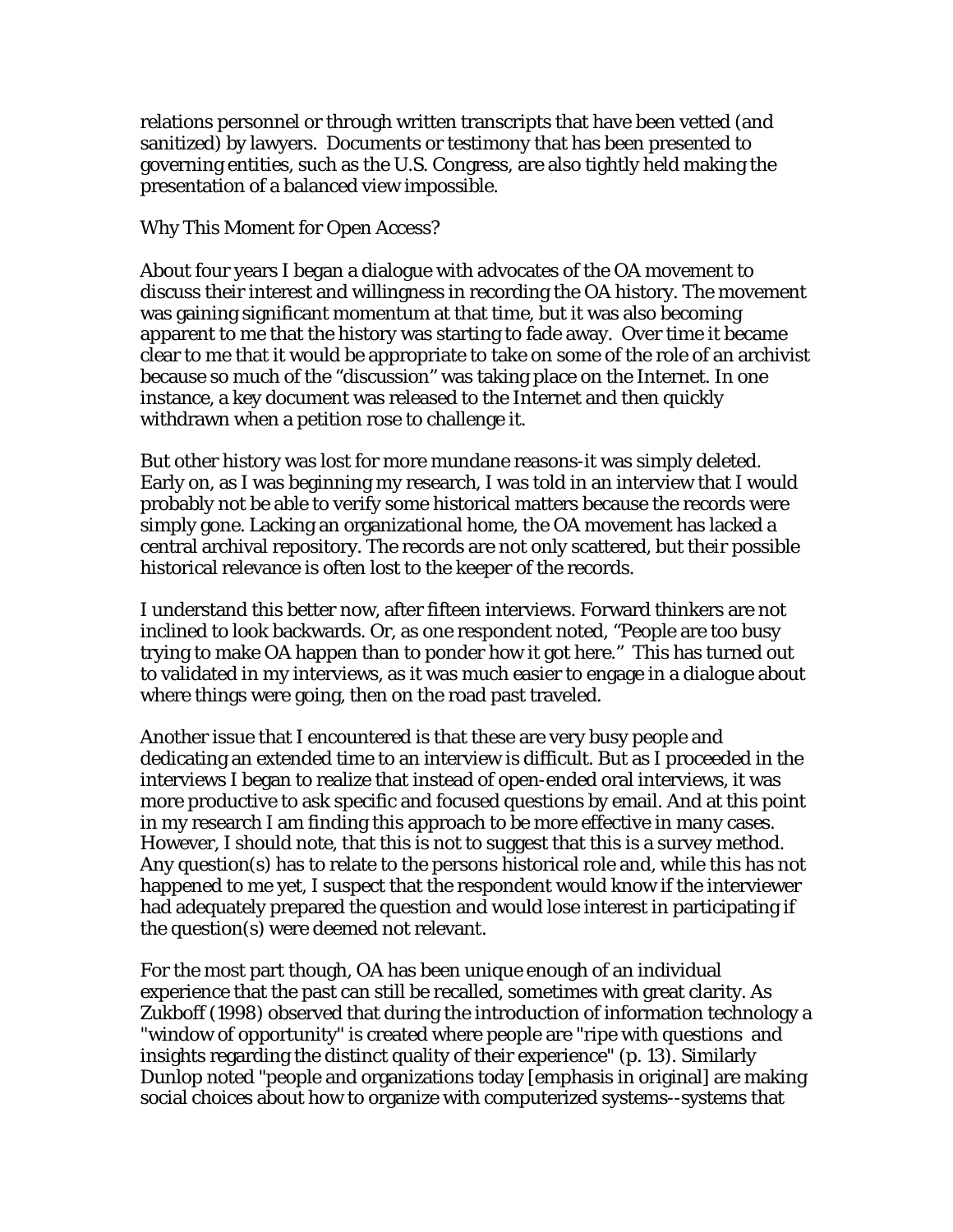can alter social life as powerfully as automobiles had altered social life by the 1950's (Dunlop & Kling, 1987, p. xv.)

Recollections, however, are not always positive ones. I was told repeatedly that comments about individuals were off the record or simply could not be discussed "while the principals were still alive." In either off-the-record or in non-interview situations, it became apparent that while there were simmering issues that existed between individuals, making them more public would be a distraction. Despite some apparent divisions, these individuals seem particularly keen to keep the focus on making OA happen.

Returning to an earlier point about boundaries of communities, the connection is clearly task focused. Wall's asserts (1993) that there is a division between communities [the author's language] that are either "relationship focused' or "task focused." The bonds between these diverse individuals who have senior level positions in disciplines ranging from biology to philosophy are kept whole by co0mmunications on the Internet. But it would be deceptive to equate this group as a social networking group because there is an informal gating structure. One outstanding feature a member must have is proof of performance. By this I mean that a person's work must in some way demonstrate a contribution to OA, even if he or she might not be considered in the OA movement. Which brings up another problem of boundary setting-who is in and who is not.

If a person was to declare, "I am a supporter of Open Access, I wany to join." There is no "group" to join. There is no professional society that asks for dues and creates a "membership." No elections are called for an organizational president and no committee issues assorted awards. A situation that has a certain irony is found in that while the OA movement focuses on "traditional publishers" as its nemesis, many academic and scholarly societies have strained relationships with OA. The dynamics of this relationship can't be discussed in the confines of this short paper, however their overall function cannot be overlooked for a researcher examining OA.

Grey Literature or Grey Communication?

Grey literature has traditionally had a place in most historical examinations, but in the past these items were usually stored in box until encountered by the researcher at a later date. This grey literature, which could contained items such as unpublished papers or correspondence and the like, could well survive for years, untouched in an attic or more official storage facility. But for a movement born and breed digitally safe havens are exceptionally few. The record of OA is translated into a mountain of grey matter and was far more likely to have occurred in email, online petitions, electronic mailing lists, and web sites (both personal and organizational) than in formal documents. Social networking sites, such as blogs have entered into the mix as well.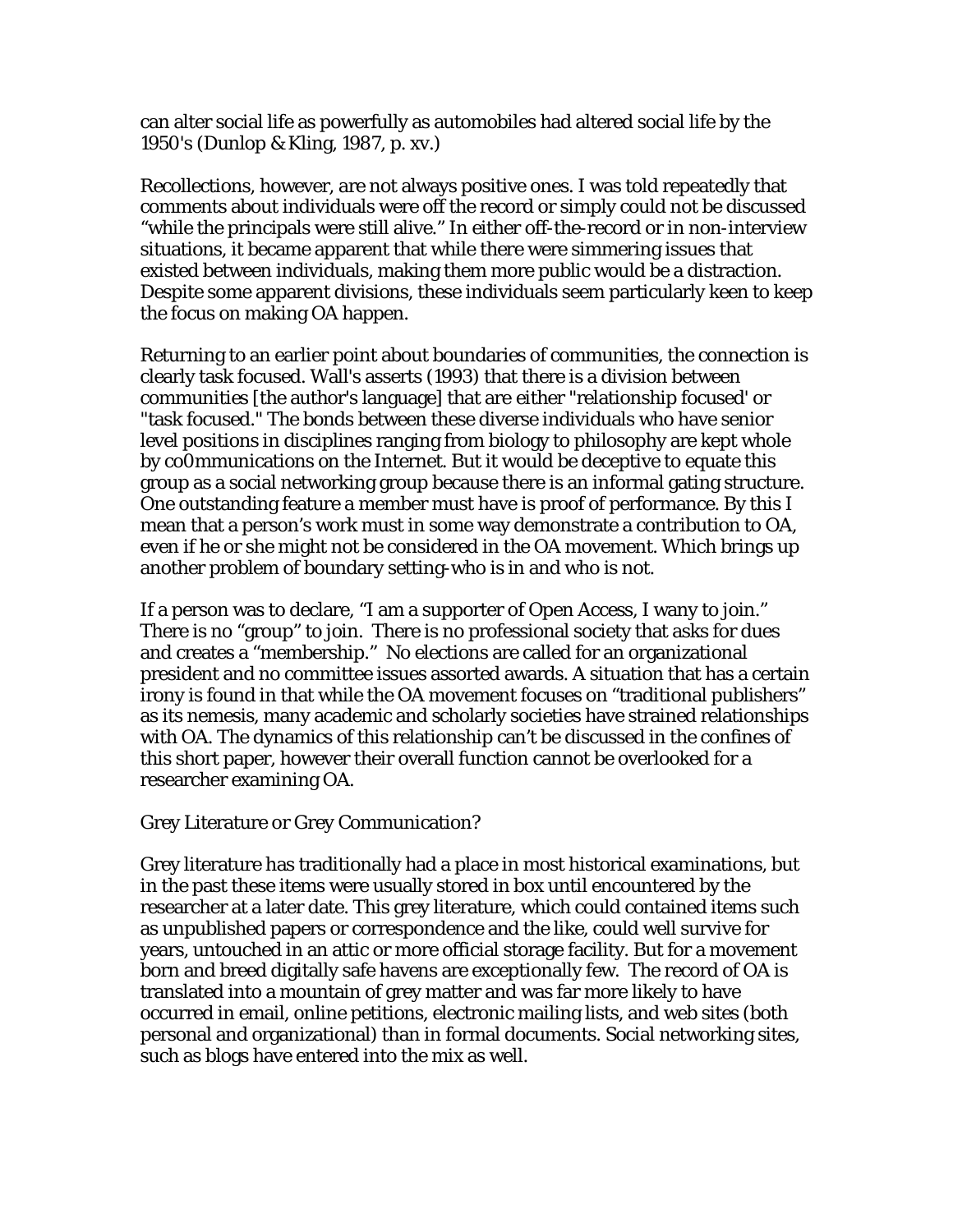I have come to equate this digital situation as the equivalent of documents scattered around the world that have not yet even made it into the box to be stored in the attic. Frequently, these materials are illusive to locate, at the very least because OA was not a term that existed at the time the documents were created. Moreover, even today the use of the term OA is still not universally referenced, often for political purposes. The Alliance of Taxpayer Access, which has played an important and advocational role in raising the attention of the United States Congress on OA related matters, also minimizes the use of the term OA. And the likelihood is that this alliance of societies, such as the American Diabetes Association, and the web site which serves as the virtual glue that presents the face of the alliance to the world will itself fade away.

Not surprisingly, the individuals who have participated in the OA movement (even if they may or may not classify themselves as part of the movement per se) were not merely inclined, but practically driven to bring the discussion and the documentation online. However the problem that occurs, from a research perspective, if that the type of information that traditional hard copy records offers, I found that a respondent may have a more difficult time recalling events, dates, or participants. And two people recalling the same event may offer significantly different recollections, which, when lacking verification can lead to an incorrect or a confused timeline of events.

## Reconstructing a Virtual History

I undertook this research because I have a unique background within the OA movement because I was educated as a social historian in my latter years of my own doctoral studies. So it was not surprising that when it was clear that the OA movement itself seemed worthy of documentation, I would be the one who would take up the inquiry. But I would remiss to also note that one concern I had, and still have as I move through the research, is that the first generation who led the movement were passing on. This is not unique; such a realization has led to many historical examinations.

The reason I choose to take up this short paper was to share my insights into what I have learned from the process thus far. I have not completed this research, in no small measure because I have felt the need to regroup and refocus my efforts. Whereas in traditional research (in a less digital age) a respondent in an interview may well go the filing cabinet and extract a key piece of correspondent or other such document that not only triggers their own memory but can serve to document a chain of events. File cabinets, it seems, may force its user to only keep the most important works and, when space runs out, compels them to review documents again.

In a digital environment this is far less the case, perhaps even worse, it is even easier to assume that someone else is taking care of the document. As I discovered, and keep rediscovering, when an important document is no longer where it "should be" on the web, a call out to the logical people who may have the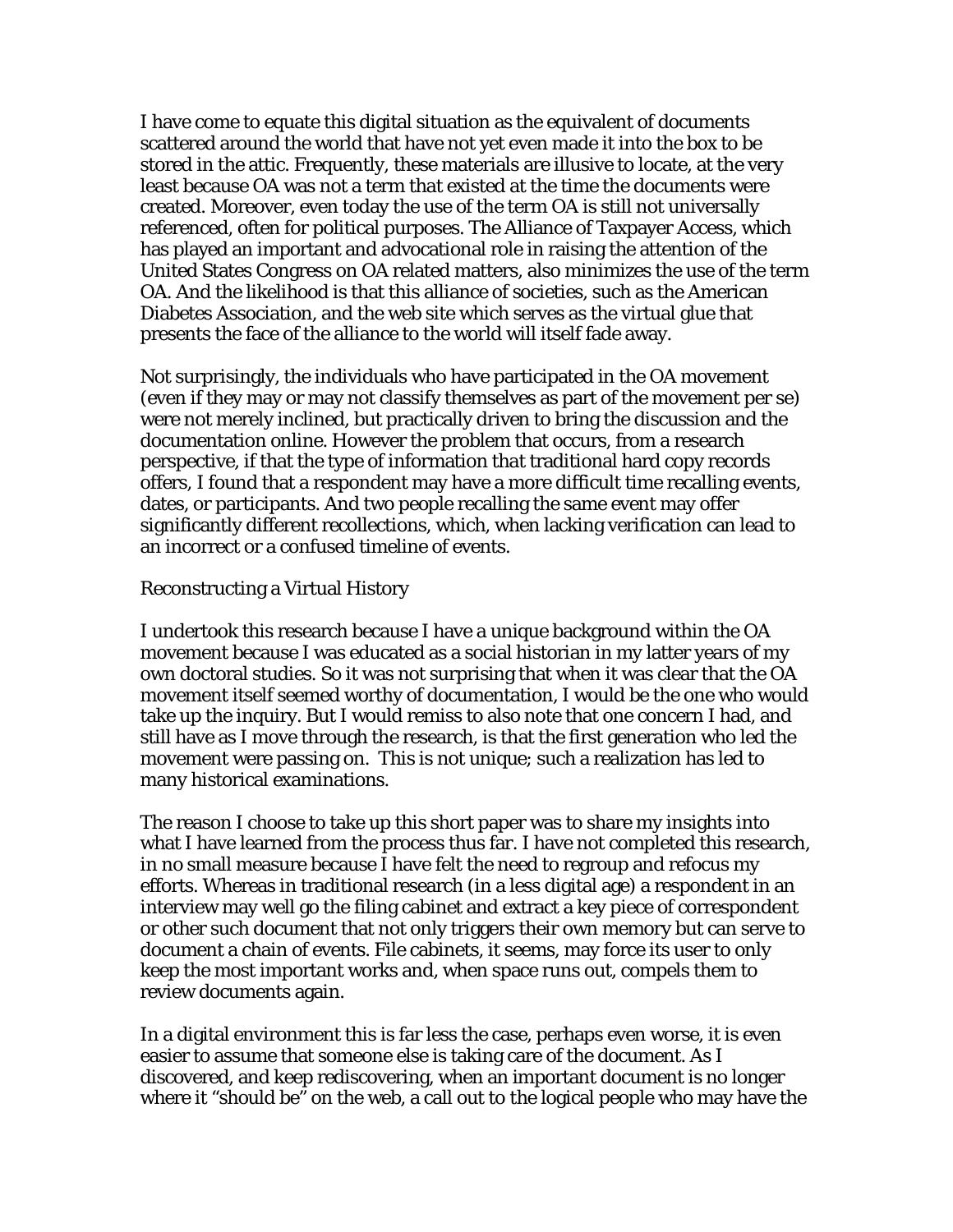document is usually, but not always, fruitful. In one case, a "friend of a friend of a friend" still had the document but if the friend had not recalled some key words, she would not have easily retrieved from her own hard drive as the actual file name had little bearing to the file content.

Despite these challenges I have concluded that I need these documents, or at least as many as I can reasonably locate, to help refine the OA history. Upon personal reflection, I better understand the problem. I am not certain that it would be easy to interview me because I share many of the same qualities as those who are part of this study. As I have hit the ceiling of my own email quotas, I have wiped out correspondence. And without something to trigger my own memory I have a difficult time recalling events that happened over a decade ago.

Could these qualities be the result of the fact that, at this point in the research, I have been interacting with senior academics? Outside of examination of scholarly communication or teaching/instruction, there has not been much research about academics. Berquist (1992), for example, suggested that "the collegial culture nurtures the 'lone wolf,' the "eccentric" and the socially oblivious "absent-minded professor' (p. 43). Similarly, Finkelsten notes "if the findings of research on college and university faculty suggest anything, it is that faculty are as different from each other as they are from the population at large" (1984, p. 225).

But one thing stands out in my mind, and should be noted, that there was much less interest on the "I" and far more interest on the "OA." I would go so far to say that many individuals who would well be considered leaders in the "OA movement" are uncomfortable with that label, particularly as events are still unfolding.

In closing, historical examinations of network-driven social spaces are more nuanced and multi-faceted than they seem on the surface. A researcher must think more creatively and think more expansively, and explore approaches outside traditional methods, to more accurately reflect the events that occur in network-driven environments.

## **References**

Berquist, W. H. (1992) The cultures of the academy: Insights and strategies for improving leadership in collegiate organizations. San Francisco: Jossey-Bass Publishers

Dunlop, C. (1991) Preface. In C. Dunlop & R. Kling (Eds.) Computerization and Controversy: Value conflicts and social choices (pp.xxii-xvii). Boston, MA: Academic Press

Hiltz, S. & Turoff, M (1993) The network nation (2nd. ed.) New York: Addison-Wesley Publishing Company